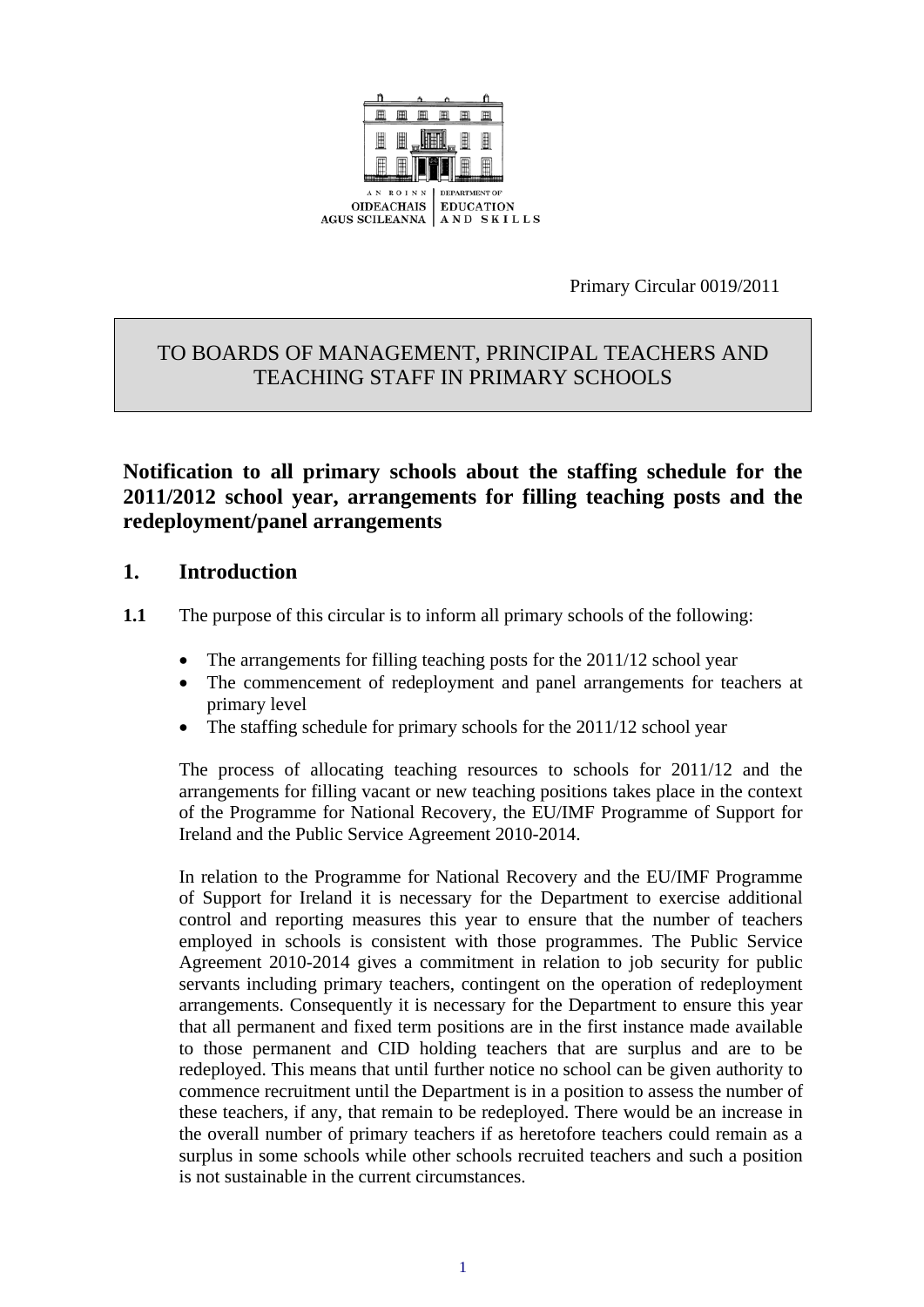It is the intention of the Department to restore recruitment from fixed-term teachers on the main panels, supplementary panels or public advertisement at the earliest possible opportunity. This however is unlikely to occur before early May 2011 when information becomes available on the number of permanent and CID holding teachers that may still need to be redeployed and when following discussion with the relevant education partners arrangements have been devised that will enable the redeployment of any permanent and CID holding teachers still to be redeployed.

#### **1.2 Main elements of this circular**

The following are the main elements of this circular which take account of the requirement to afford priority to permanent and CID holding teachers in line with the Public Service Agreement 2010-2014:

- a) **A discrete subset of the main panel will be created for permanent and CID holding teachers in order to ensure that vacancies are offered in the first instance to these teachers**. This prioritisation of permanent and CID holding teachers must be done in all cases unless there is a legal impediment to the filling of the vacancy in this manner (e.g. statutory entitlement to a CID).
- b) **Permanent and fixed term teaching vacancies can be filled only by permanent or CID holding teachers from the relevant main panel.** Boards of Management are not permitted to commence a recruitment process to fill any teaching vacancy in any other manner until the Department is satisfied that vacant positions are not required for redeployment of any remaining permanent and CID holding teachers on a main panel. The timing of when teaching vacancies can be filled in any other manner will depend on how quickly permanent and CID holding teachers are redeployed into vacancies. The Department will publish weekly panel updates on its website which will inform schools of progress being made on the redeployment of permanent and CID holding teachers.
- c) **Fixed term vacancies must, in addition to permanent vacancies, be offered to permanent and CID holding teachers on the main panel.** These vacancies must be notified by each school to its panel operator (diocesan secretary etc.) in accordance with the timeframes set out in **Appendix C** and section 3.3.
- d) **Schools that do not have access to their own panel must notify their vacancies (permanent and fixed term) to the Department.** This will help the Department to plan in relation to the extent of possible options available for the redeployment of remaining permanent and CID holding teachers.
- e) **The Department is in discussion with the relevant education partners in relation to possible additional arrangements.** For the present, redeployment arrangements will continue to operate within each school's existing panel or where a Patron accepts an application from a teacher for inclusion on a panel. Subsequently it may be necessary to make changes to enable the redeployment of surplus permanent or CID holding teachers after the initial redeployment phase within existing panels. This necessity will be better assessed when the initial redeployment phase within existing panels has taken place and the number of residual permanent and CID holding teachers on the main panel can be fully quantified. A further circular will issue in due course if required.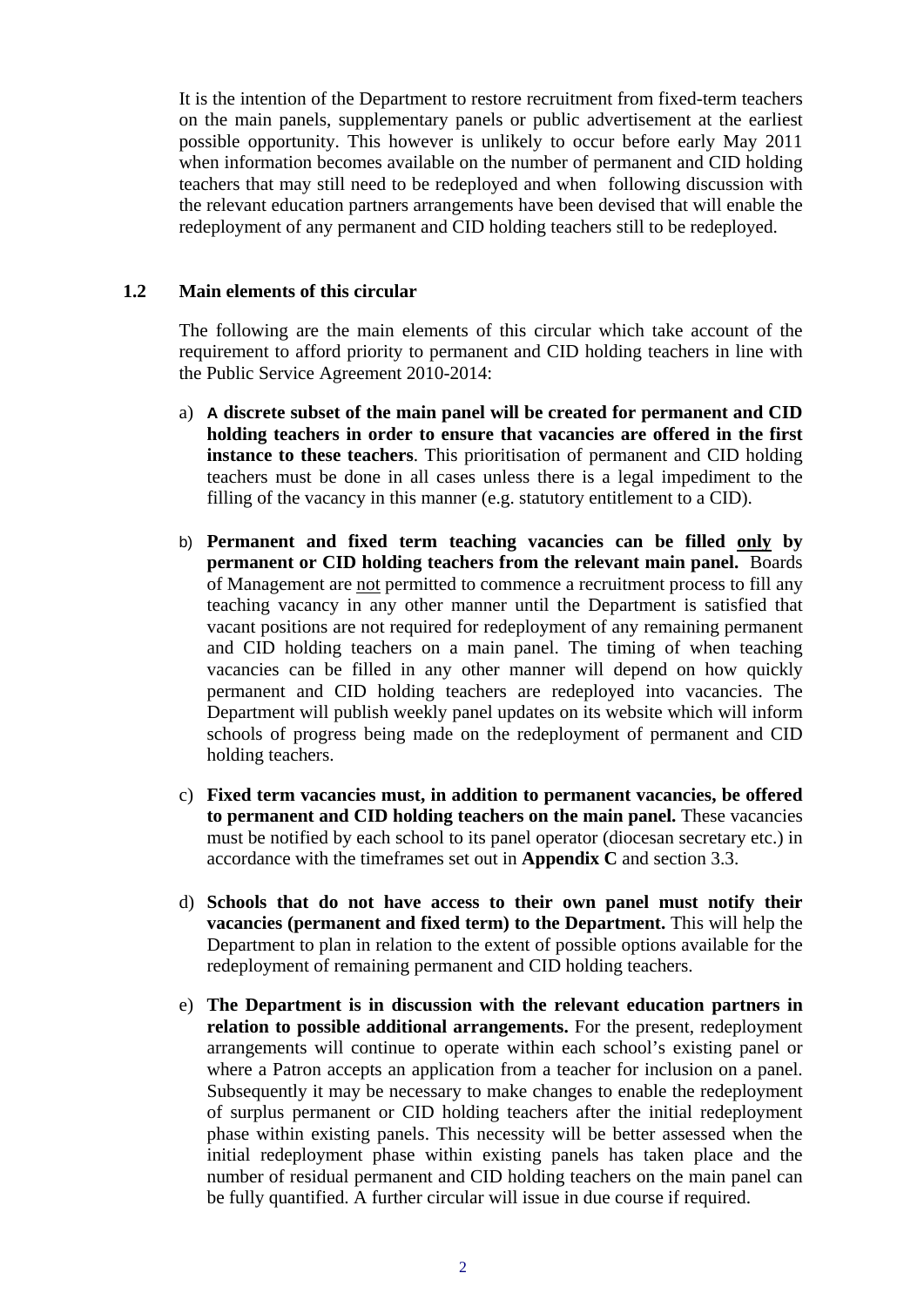Meanwhile, all teaching vacancies can be filled only by permanent or CID holding teachers from the relevant main panel.

f) **The staffing schedule for the 2011/12 school year is set out at Appendix A of this Circular.** This is the mechanism by which a school determines its mainstream staffing allocation. The staffing schedule is the same as the schedule that applied for the current school year except that Gaelscoileanna will, from 1 September 2011, have the same pupil thresholds as ordinary national schools for the appointment and retention of mainstream classroom teachers. Further information in relation to the operation of the staffing schedule is set out in **Part II** of this circular.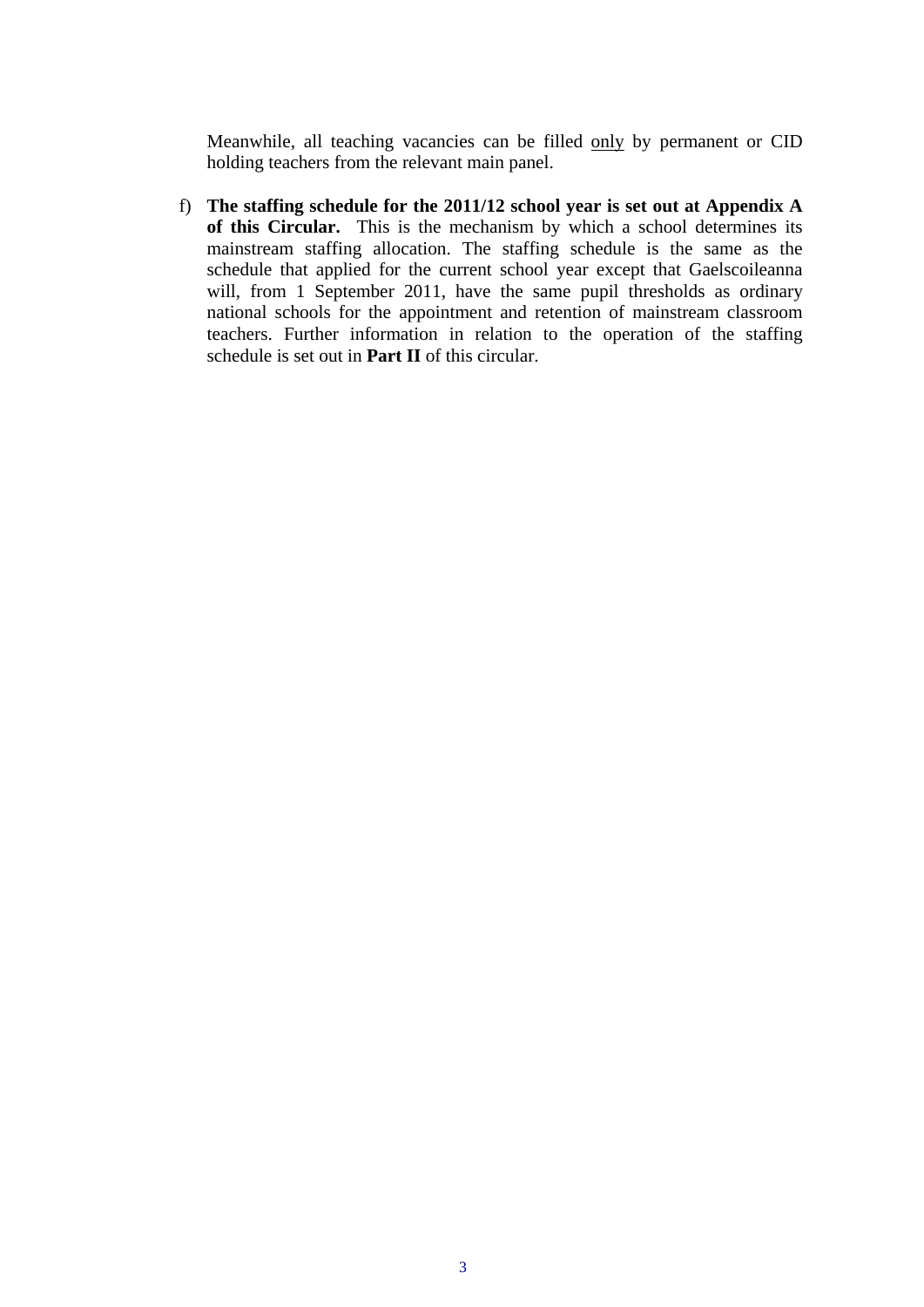# **PART I**

# **2. Arrangements for filling teaching posts for the 2011/12 school year**

# **2.1 Each school must notify all its teaching vacancies (permanent & fixed-term) to its panel operator** (e.g. diocesan secretary) within the timeframes set out in **Appendix C** and section 3.3.

Schools that do not have access to their own panel must, within the same timeframes, notify all their permanent and fixed-term vacancies to the Department. This can be done by e-mailing Primaryallocations@education.gov.ie. This will help the Department to plan in relation to the extent of possible options available for the redeployment of remaining permanent and CID holding teachers.

#### **2.2 Teaching vacancies within a 45 km radius must be offered to permanent and CID holding teachers on a main panel in the following order of priority**:

- Permanent vacancies within a diocese
- Fixed-term vacancies within a diocese that are either for the duration of the full school year or are sanctioned during September or October and are for the duration of the remainder of the school year.
- **2.3 It is important for schools to note that teaching vacancies can be filled only by permanent or CID holding teachers from the relevant main redeployment panel**. Boards of Management are not permitted to commence a recruitment process to fill a teaching vacancy in any other manner until the Department is satisfied that vacant positions are not required for redeployment of any remaining permanent and CID holding teachers on a main panel. The timing of when teaching vacancies can be filled in any other manner will depend on how quickly permanent and CID holding teachers are redeployed into vacancies. The Department will publish weekly panel updates on its website which will inform schools and teachers of progress being made on the redeployment of permanent and CID holding teachers.
- **2.4 The latest date for filling a permanent post on a permanent basis (and in accordance with the terms of this circular) is the first working day of November, 2011.** Thereafter, a permanent post may be filled only on a fixed-term basis (and in accordance with the terms of this circular) unless the appointee is a permanent or CID holding teacher from a redeployment panel. These arrangements do not apply to Principal posts which will continue to be filled in the normal manner on a permanent basis.

# **3. Redeployment and panel arrangements for teachers at primary level**

**3.1** The position in relation to redeployment and panel arrangements for teachers is set out in detail in **Appendix C** of this Circular. The Department will update the guide to the operation of the panel arrangements into a single consolidated document that will be available, in FAQ format, on the Department's website, [www.education.ie](http://www.education.ie/) under Education Personnel/Primary/Teacher Allocations.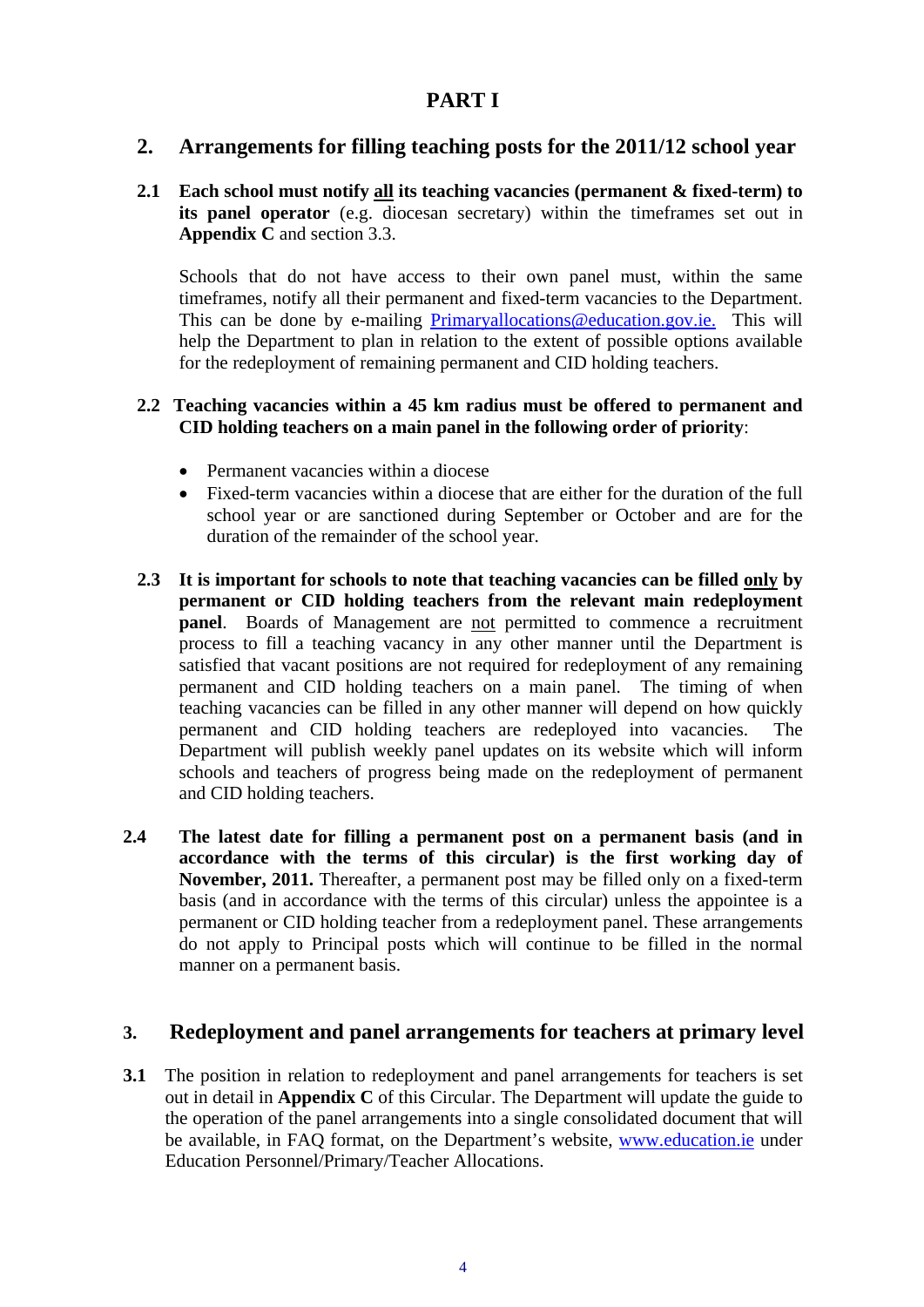- **3.2** There is an onus on all parties to ensure compliance with these redeployment arrangements. Additional measures will be used to monitor compliance. Schools will be required to include the following information on the Department's Payroll Appointment Form before a teacher can be set up on the payroll:
	- The date on which the teaching vacancy became known to the chairperson or the school principal;
	- The date on which the vacancy was notified to the relevant panel operator (e.g. diocesan secretary) or the Department where no panel operator applies
	- If the vacancy is not filled by a permanent or CID holding teacher from a redeployment panel, the reason for this

# **3.3 Key actions and dates for the operation of the redeployment panels**

The redeployment procedures set out agreed timeframes that will help improve the operation of the redeployment panels. The actions and dates for the 2011/12 staffing schedule are as follows:

| <b>Key action</b>                                                                                                                                                                                                                                                                          | Date for action to be   |
|--------------------------------------------------------------------------------------------------------------------------------------------------------------------------------------------------------------------------------------------------------------------------------------------|-------------------------|
|                                                                                                                                                                                                                                                                                            | completed               |
| Publish staffing schedule on Department website                                                                                                                                                                                                                                            | <b>4 March 2011</b>     |
| Obligation on schools to notify their Diocesan                                                                                                                                                                                                                                             | <b>11 March 2011</b>    |
| Education Secretary of any impending vacancy as a                                                                                                                                                                                                                                          |                         |
| consequence of (a) the staffing schedule or (b) any                                                                                                                                                                                                                                        |                         |
| other reason known at this stage such as retirement,                                                                                                                                                                                                                                       |                         |
| etc.                                                                                                                                                                                                                                                                                       |                         |
|                                                                                                                                                                                                                                                                                            |                         |
| Subsequent vacancies must be notified within 5                                                                                                                                                                                                                                             |                         |
| working days of the vacancy becoming known to the                                                                                                                                                                                                                                          |                         |
| school chairperson or principal.                                                                                                                                                                                                                                                           |                         |
| Department forwards panel list to Patron/Diocesan                                                                                                                                                                                                                                          | <b>Week commencing</b>  |
| <b>Education Secretary</b>                                                                                                                                                                                                                                                                 | <b>28 March 2011</b>    |
| Patron/Diocesan Education Secretary circulates:                                                                                                                                                                                                                                            | 3 days after receipt of |
| (a) the list of teachers on the panel to all schools with                                                                                                                                                                                                                                  | list<br>from<br>panel   |
| known vacancies and (b) the list of schools with                                                                                                                                                                                                                                           | <b>Department</b>       |
| vacancies to the teachers on the panel.                                                                                                                                                                                                                                                    |                         |
| The Diocesan Education Secretary may use its<br>body<br>website<br>to<br>communicate<br>management<br>vacancies/panel information but this should not<br>include the publication of teachers' names<br><b>or</b><br>personal details.<br>The<br>Department may publish $\&$ update<br>this |                         |
| information on its website.                                                                                                                                                                                                                                                                |                         |
| End of 3 week timeframe (exclusive of Easter                                                                                                                                                                                                                                               | Friday 6 May 2011       |
| vacation period) for schools with vacancies to                                                                                                                                                                                                                                             |                         |
| interact with teachers on the panel.                                                                                                                                                                                                                                                       |                         |
|                                                                                                                                                                                                                                                                                            |                         |
| At the end of the above 3 week period, or at any later                                                                                                                                                                                                                                     |                         |
| date, the Diocesan Education Secretary may request                                                                                                                                                                                                                                         |                         |
| the Department to appoint a Panel Officer to deal                                                                                                                                                                                                                                          |                         |
| with a panel blockage.                                                                                                                                                                                                                                                                     |                         |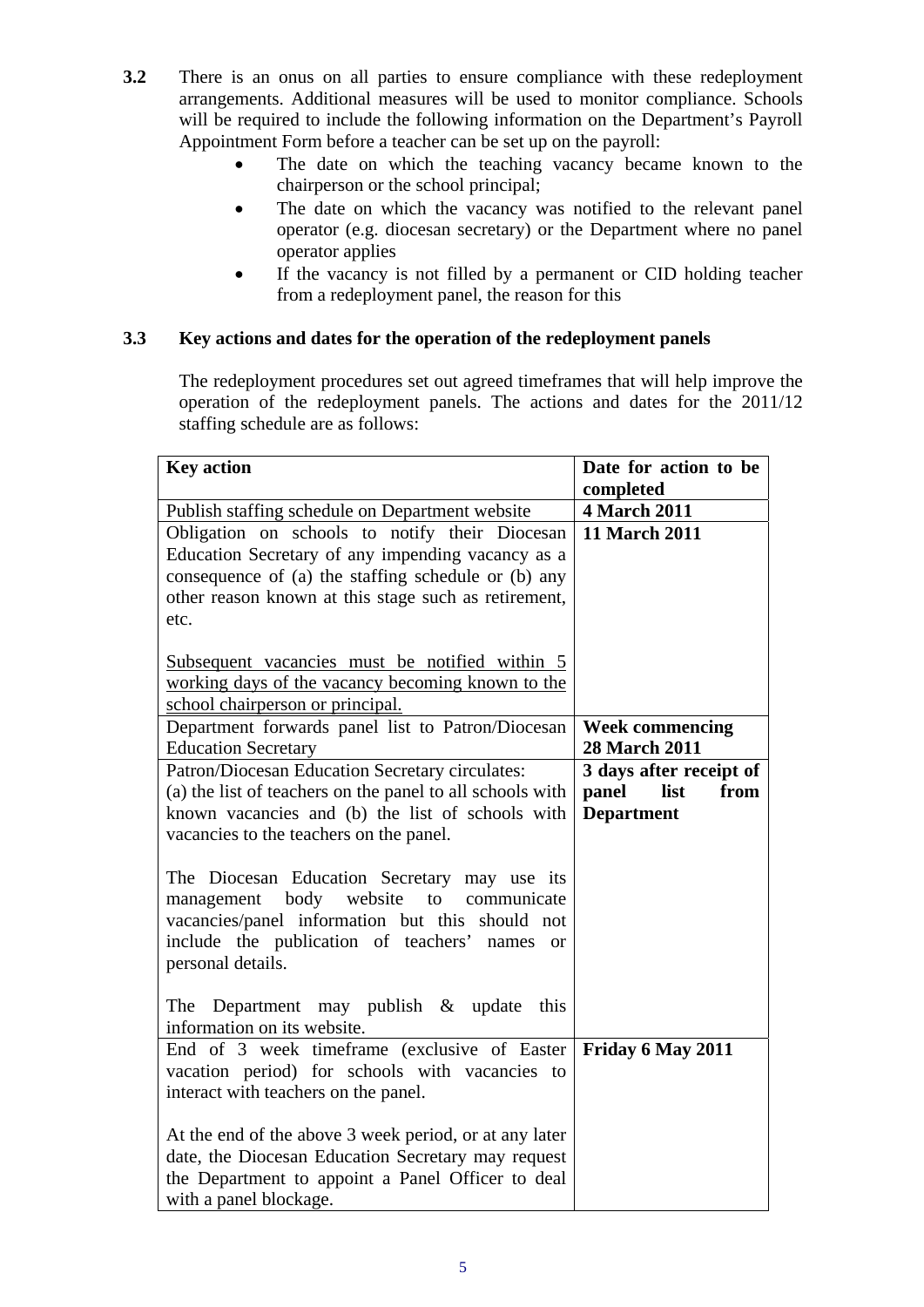# **PART II**

# **4. The staffing schedule for primary schools for the 2011/12 school year**

**4.1** The number of mainstream class teachers appropriate to a school shall be determined by reference to the school's valid enrolment on 30 September, 2010.

The schedule of enrolment of pupils required for the appointment and retention of mainstream class teachers for the 2011/12 school year is attached at **Appendix A**.

**4.2** Only pupils who were **validly** enrolled on 30 September 2010 should be taken into account for the purpose of determining staff numbers. In this regard the terms of Department Circulars 24/02 - Determination of Valid Enrolment in Primary Schools and 32/03 – Retention of Pupils in Primary Schools must be adhered to. **Pupils retained on the school register on 30 September, 2010 for the purpose of compliance with the Education and Welfare Act, 2000 should not be counted towards valid enrolment for the purpose of determining staff numbers.** 

#### **4.3 Developing School Criteria for the School Year 2011/12**

A developing school is defined as a school where the enrolment on 30 September, 2011 is projected to exceed the enrolment on 30 September, 2010

- i) by a minimum numerical increase **and**
- ii) by having a stipulated excess of 5 pupils above the required appointment figure

For primary schools with a Staffing of Principal plus 7 Mainstream Class Teachers or greater the minimum numerical increase referred to at i) above is 25 pupils.

For primary schools with a Staffing of Principal plus 6 Mainstream Class Teachers or fewer, the minimum numerical increase referred to at i) above is 15 pupils. An average class size in excess of 28 pupils must also apply to schools seeking a post under this criterion (see exceptions at 2.2 below). This is calculated by applying the number of mainstream posts anticipated for 2011/12 (excluding developing post) to the number of pupils projected to be enrolled in September 2011.

Schools must qualify under both criteria at i)  $\&$  ii) above and in the case of such schools, an additional permanent post(s) may be sanctioned provisionally pending the confirmation of the valid enrolment on 30 September, 2011. The staffing will be adjusted in the light of the actual valid enrolments on 30 September, 2011.

Two exceptions exist:

1) School seeking the appointment of the 2nd mainstream class teacher. In such instances, schools projecting a minimum numerical increase on 30 September 2011 of 15 pupils on 30 September 2010 enrolment are not required to meet either the stipulated excess number of 5 pupils on the appointment figure or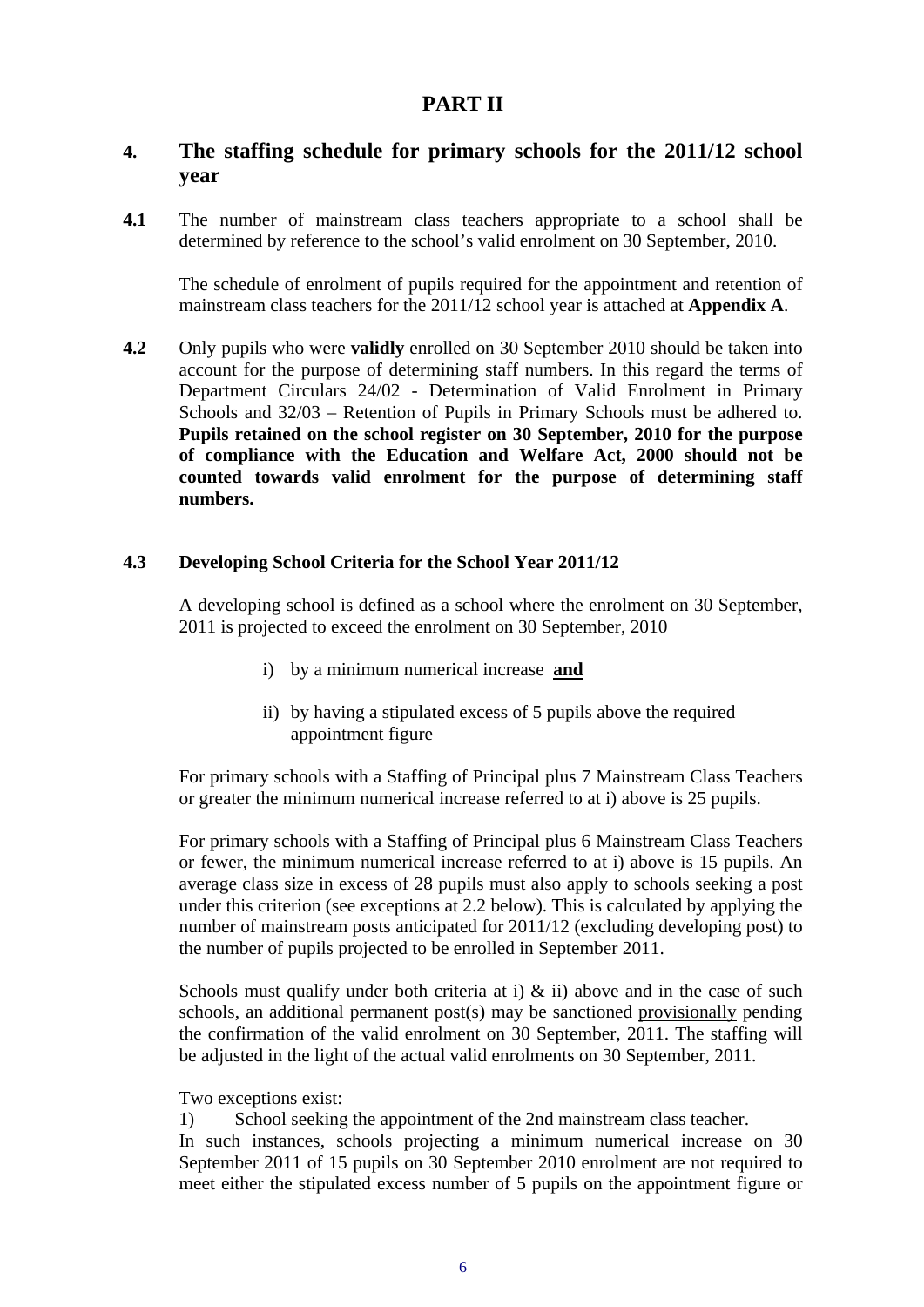the stipulated average class size. The minimum projected enrolment of 49 pupils must be achieved to secure a 2nd mainstream class teacher.

2) Schools seeking the appointment of more than one developing school post. In such instances, schools must meet the requirement of minimum numerical increase and the stipulated excess number of 5 pupils on the appointment figure for the first developing school post. In the case of each post sought thereafter the stipulated excess number of 5 pupils on the appointment figure must be met.

Application(s) for an additional post(s) under developing school criteria must be submitted to the Primary Allocations Section on or before 7 October, 2011.

#### **4.4 Appointment of the 1st Mainstream Teacher in new schools**

The enrolment required for the 2011/12 school year for the appointment of a Principal and 1 mainstream class teacher to a school opening in September, 2011 is 20 pupils. This enrolment must be achieved by 30 September, 2011.

#### **4.5 Appointment of Administrative Principals**

 The following criteria apply for the appointment of an administrative principal in the 2011/12 school year:

a) The enrolment figure for the appointment and retention of administrative principals in ordinary schools / Gaelscoileanna & Gaeltacht schools is 178 pupils. On the appointment of the 7th mainstream class teacher the Principal becomes an Administrative Principal and no consequential additional teaching post is warranted.

or

b) Principal teachers in ordinary schools / Gaelscoileanna & Gaeltacht schools with an enrolment of fewer than 178 pupils but with a staffing of Principal plus nine or more teachers, when all ex-quota posts are counted, may be appointed as Administrative Principals. In such instances, a permanent mainstream class teacher may be appointed to replace the Principal.

or

c) Where a school has a staffing of Principal plus four or five mainstream class teachers and also has a specialist autism unit established under the approval of the National Council for Special Education, the Principal will be appointed on an administrative basis. In such instance, a permanent mainstream class teacher may be appointed to replace the Principal. Please note that while a specialist autism unit consists of 2 to 3 classes, the enrolment of the first pupil allows for the appointment of the replacement teacher and for the appointment of the Principal to administrative status.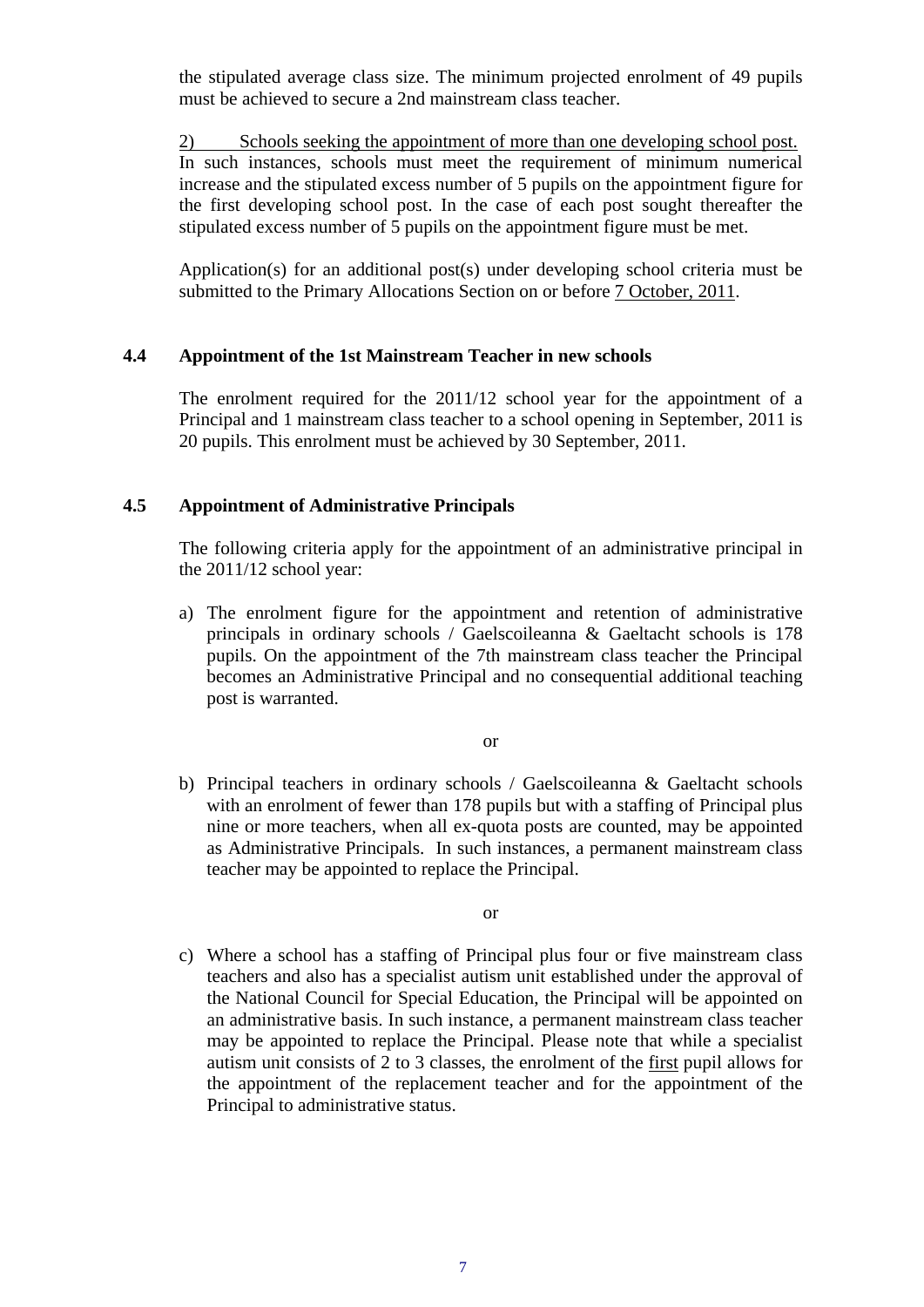#### **4.6 Allocation of Administrative Principals under DEIS**

Schools which qualified for the Urban Strand (Band 1 and 2) of the School Support Programme (SSP) under DEIS are entitled to the allocation of administrative principals on lower enrolment and staffing figures than apply in primary schools generally, under the following terms:

- a) The enrolment figure for the appointment and retention of administrative principals in Band 1 and Band 2 primary schools is 145 pupils (Principal plus 5 mainstream teachers). This will facilitate the principal becoming an administrative principal. In such instances, a permanent mainstream class teacher may be appointed to replace the principal
- b) Principal teachers in Band 1 and Band 2 primary schools with an enrolment of fewer than 145 pupils but with a staffing of principal plus seven or more teachers, when all ex-quota posts are counted, may be appointed as administrative principals. In such instances, a permanent mainstream class teacher may be appointed to replace the principal.

Any queries relating to the appointment of an administrative principal under DEIS should be made to the Social Inclusion Unit of the Department at 090 6483773 or 090 6483774.

#### **4.7 Appointment of Administrative Deputy Principals**

The following criteria will apply for the appointment of an Administrative Deputy Principal in the 2011/12 school year:

a) Deputy Principals in schools with 24 or more mainstream class teachers (including Developing School Posts) may be appointed as Administrative (nonteaching) Deputy Principals. The following posts allocated under Social Inclusion measures may also be included when counting the 24 posts required for Administrative Deputy Principal status, SSP Urban Band 1, SSP (BTC), SSP (GCEB) and Disadvantaged Concessionary. In such instances, a permanent mainstream class teacher may be appointed to replace the Deputy Principal. In the event that the appointment as administrative deputy principal is dependant on the confirmation of a developing school post, the appointment of administrative deputy principal and the replacement teacher should be done on a provisional basis pending confirmation of the developing school post.

or

b) Deputy Principals in mainstream schools that, in addition to ordinary mainstream class teachers, also have five or more special classes for children with more complex low incidence special needs may be appointed as Administrative (non-teaching) Deputy Principals. In such instances, a permanent mainstream class teacher may be appointed to replace the Deputy Principal.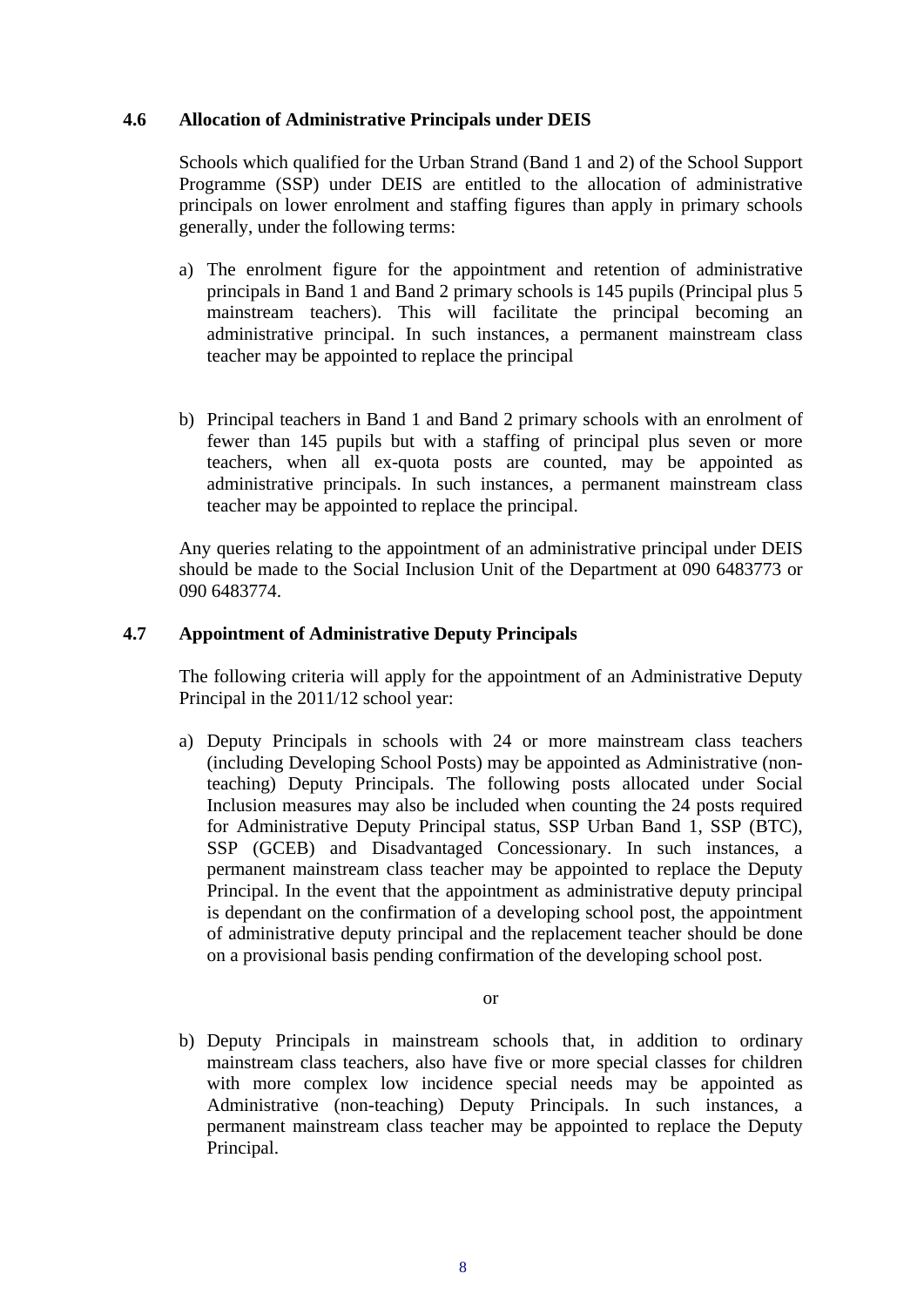#### **4.8 Island schools**

In the event that a reduction in the pupil numbers of an island school will result in the loss of the second or third mainstream teaching post in the school, the posts may be retained, subject to:

- $\blacksquare$  in the case of the second mainstream post the total number of pupils in the school being 8 or above and the school being the only primary school remaining on the island or
- in the case of the third mainstream post the total number of pupils in the school being 45 or above

# **5. Primary Staffing Appeal Board**

- **5.1** The Appeal Board, which operates independently of the Minister and the Department, will review appeals on the mainstream teaching allocation to schools for the 2011/12 school year.
- **5.2** It is proposed that the first meeting of the Staffing Appeal Board to deal with appeals for the 2011/12 school year will be held in May, 2011. Further meetings will be held in June and October 2011.

The closing dates for receipt of staffing appeals are 6 May, 2011, 17 June, 2011 and 21 October, 2011. These closing dates will also be posted on the Department website. **Please note that closing dates will be strictly adhered to and accordingly, appeals received after a particular closing date will not be considered by the Board at that meeting.** 

Appeals must be submitted to Primary Allocations Section, Schools Division, Department of Education and Skills, Athlone, on the standard application form, clearly stating the criterion under which the appeal is being made. Please mark the envelope "Staffing Appeal".

The standard application form is available on the Department website at [www.education.ie](http://www.education.ie/) under Education Personnel/Primary/Teacher Allocations. .

- **5.3** The Appeal Board may determine that a departure from the staffing schedule is necessary in the circumstances outlined at (a) to (c) below
	- a) Where a departure from the staffing schedule is warranted to meet exceptional accommodation difficulties such as schools operating on a split site for a period following amalgamation or prior to the provision of a permanent building.
	- b) Where the Appeal Board is satisfied, on the basis of verifiable evidence, that the required pupil numbers were enrolled in September \* or October 2010, but due to circumstances outside the control of the school were not enrolled on the 30th September, 2010. However, for staffing purposes, a pupil can be included in the enrolment of only one school in any school year. \*\*
	- c) Where the Appeal Board considers that in relation to the granting of a post under the developing school criterion the projected pupil numbers required to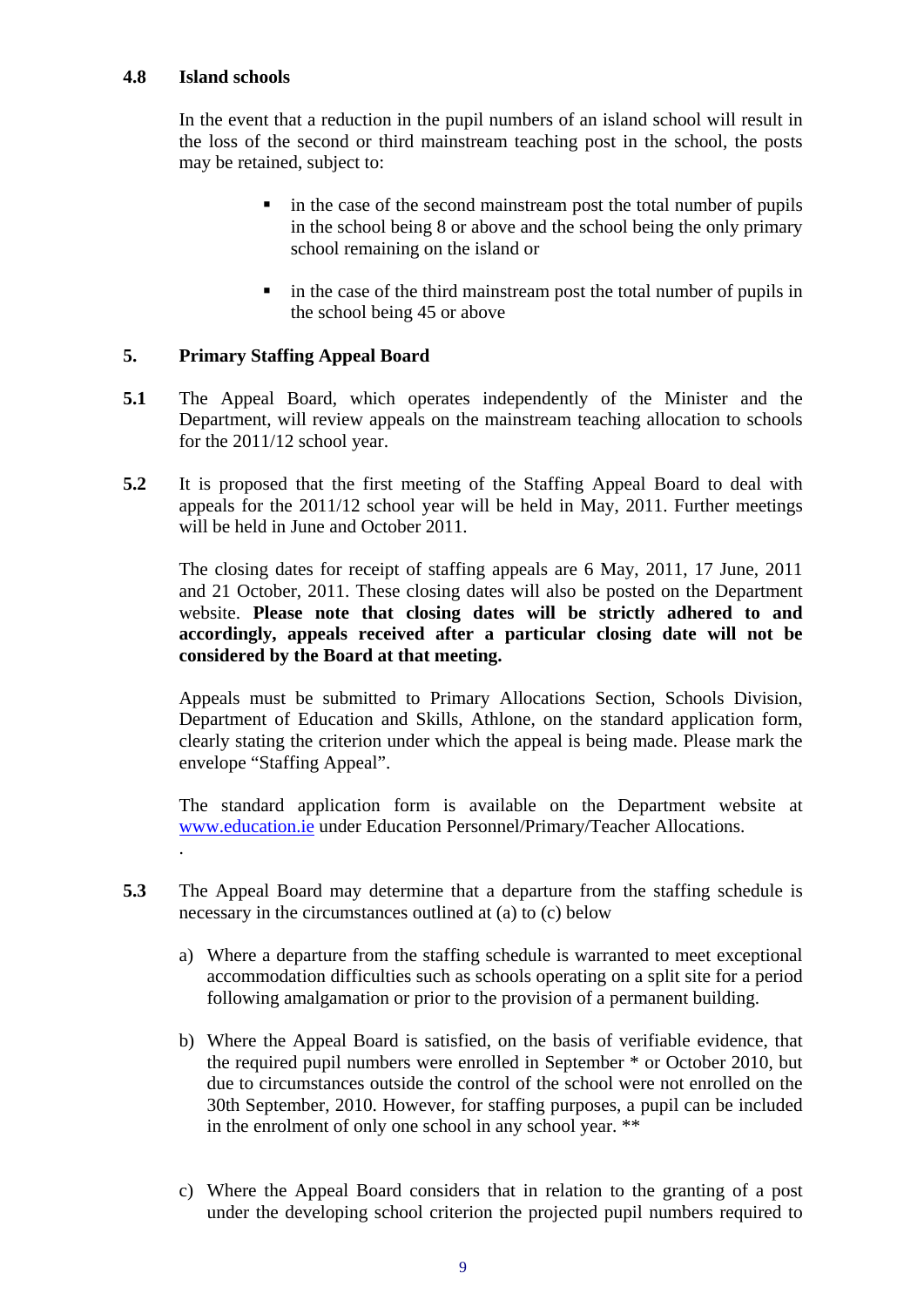retain the post were enrolled or are likely to be enrolled by December, 2011, but due to circumstances outside the control of the school, were not enrolled as expected on 30 September, 2011. A post allocated by the Appeal Board under this criterion will be sanctioned on a provisional basis subject to confirmation of the required enrolment being achieved before 31 December, 2011. As with (b) above, for staffing purposes, a pupil can be included in the enrolment of just one school in any school year. \*\*

A pupil who leaves the school before 30 September and does not return to the school in the school year will not be eligible for consideration under this criterion.

\*\* In the event that the school in which the pupil was enrolled on 30 September can verify that the pupil did not need to be counted for the appointment or retention of a teacher in that school, the Appeal Board will consider allowing the pupil to be counted as part of the enrolment for staffing purposes in the school to which s/he has transferred.

d) The Staffing Appeals Process also provides for an appeal mechanism for Meeting the needs of pupils learning English as an Additional Language (EAL).

Primary schools where at least 25% of their total enrolment is made up of pupils that require EAL support (pupils with less than B1 (Level 3) proficiency) can lodge an appeal to the Primary Staffing Appeal Board for a review of their proposed allocation for 2011/12 under the rules for EAL support as set out in Circular 0015/2009.

The relevant criterion is

• Where the Appeal Board is satisfied that having considered the circumstances outlined by the school and having regard to the high number of pupils requiring EAL support, additional post(s) may be approved to support the educational needs of such pupils

#### **5.4 A Board of Management may appeal only once in a particular case.**

The Appeal Board's adjudication will be regarded as a final determination in relation to the post(s) and no further appeal in respect of the 2011/12 school year shall be considered.

#### **6. Class sizes**

Posts allocated on the basis of the staffing schedule are specifically for mainstream classes and should be deployed accordingly. School authorities are requested to ensure that the number of pupils in any class is kept as low as possible, taking all relevant contextual factors into account (e.g. classroom accommodation, fluctuating enrolment etc.). In particular, school authorities should ensure, as far as possible, that there is an equitable distribution of pupils in mainstream classes and that the differential between the largest and smallest classes is kept to a minimum.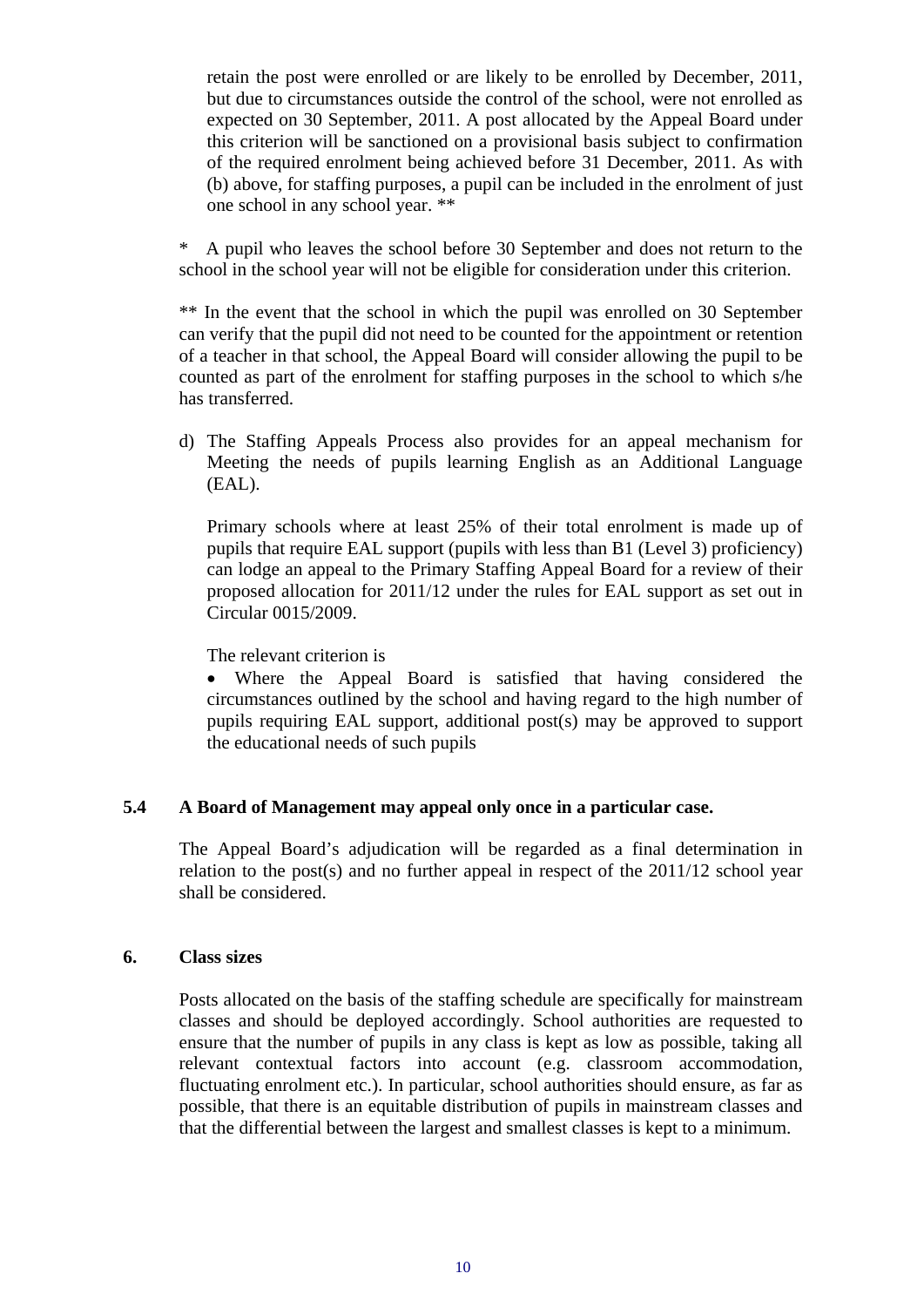#### **7. Posts of Responsibility**

The Post of Responsibility Schedule is attached at **Appendix B** for the information of schools.

Appointments to Principal and Deputy Principal in schools can continue to be filled in the normal way.

The Government decision on the moratorium on promotions in the Public Service means that with effect from 27 March 2009 schools may no longer make any appointment to other posts of responsibility.

The Government decision provides for an exception to the above rule in respect of the filling of the first allocation of posts of responsibility in new schools. The Department will be in direct communication with new schools in relation to their entitlement to fill their first allocation of posts of responsibility.

Schools will be separately notified of whatever other limited alleviation arrangements are put in place for the 2011/12 school year.

#### **8. Queries**

Queries in relation to this circular may be e-mailed to [Primaryallocations@education.gov.ie](mailto:%20Primaryallocations@education.gov.ie)

Hubert Loftus Principal Officer Teacher Allocations Section

March, 2011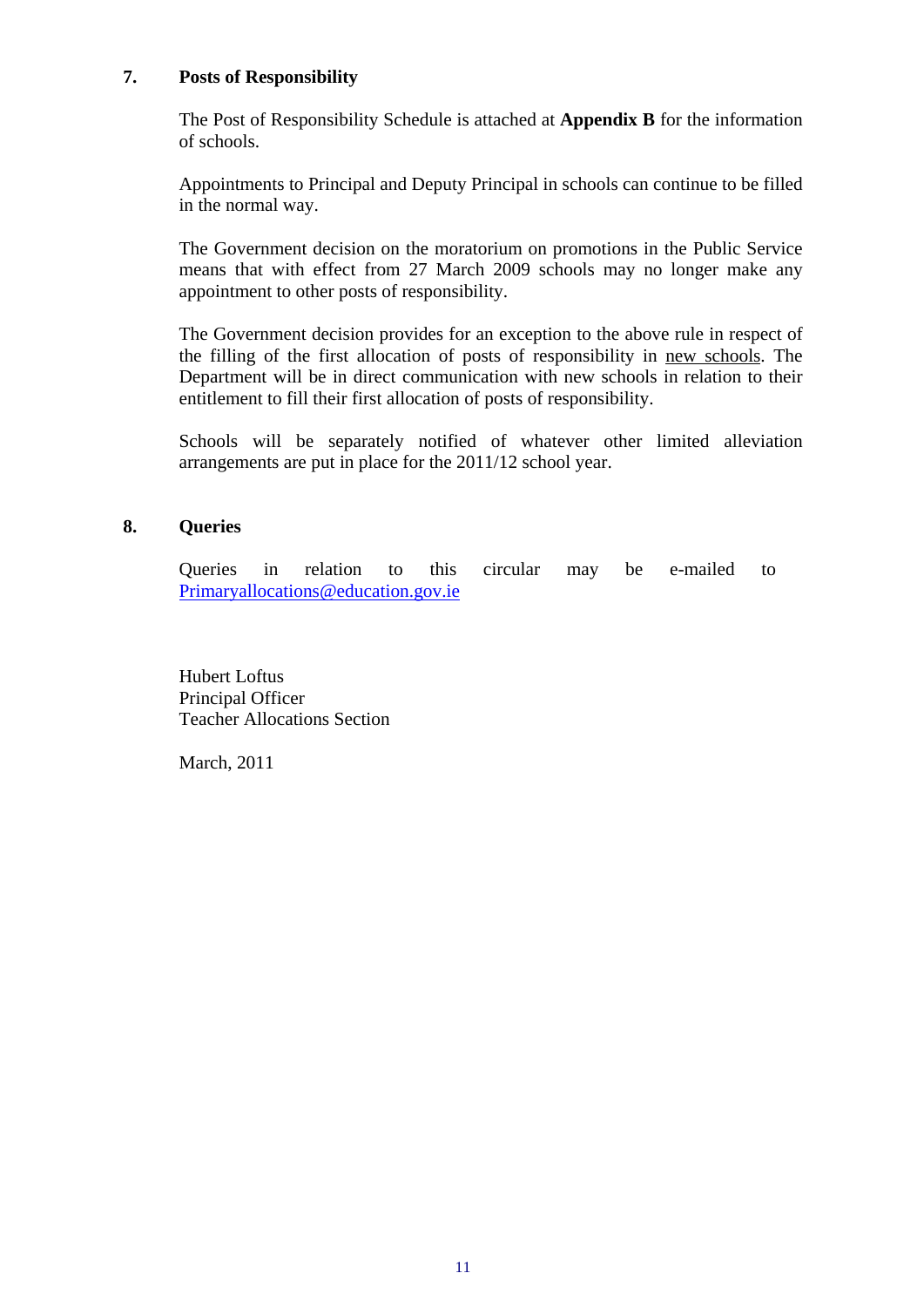#### **APPENDIX A**

**Schedule of Enrolment of Pupils Governing the Appointment and Retention of Mainstream Class Teachers in National Schools for the 2011/12 school year**  (The figures required for these purposes are enrolments on  $30<sup>th</sup>$  September 2010)

| <b>STAFFING SCHEDULE FOR 2011/12 SCHOOL YEAR</b> |                       |            |                          |      |  |  |  |
|--------------------------------------------------|-----------------------|------------|--------------------------|------|--|--|--|
| MCTs*                                            |                       |            |                          |      |  |  |  |
| in                                               | Ordinary Schools and  |            |                          |      |  |  |  |
| addition                                         | Gaelscoileanna        |            | <b>Gaeltacht Schools</b> |      |  |  |  |
| to                                               |                       |            |                          |      |  |  |  |
| Principal                                        | Appointment Retention |            | Appointment Retention    |      |  |  |  |
| 1                                                | 12                    | 12         | 12                       | 12   |  |  |  |
| $\overline{c}$                                   | 49                    | 49         | 49                       | 49   |  |  |  |
| 3                                                | 81                    | 81         | 81                       | 76   |  |  |  |
| $\overline{4}$                                   | 115                   | 115        | 115                      | 96   |  |  |  |
| 5                                                | 145                   | 145        | 145                      | 122  |  |  |  |
| 6                                                | 173                   | 173        | 173                      | 153  |  |  |  |
| $\overline{7}$                                   | 178                   | 178        | 178                      | 158  |  |  |  |
| 8                                                | 205                   | 205        | 205                      | 193  |  |  |  |
| 9                                                | 232                   | 232        | 232                      | 229  |  |  |  |
| 10                                               | 259                   | 259        | 259                      | 257  |  |  |  |
| 11                                               | 286                   | 286        | 286                      | 286  |  |  |  |
| 12                                               | 313                   | 313        | 313                      | 313  |  |  |  |
| 13                                               | 340                   | 340        | 340                      | 340  |  |  |  |
| 14                                               | 367                   | 367        | 367                      | 367  |  |  |  |
| 15                                               | 394                   | 394        | 394                      | 394  |  |  |  |
| 16                                               | 421                   | 421        | 421                      | 421  |  |  |  |
| 17                                               | 459                   | 459        | 459                      | 459  |  |  |  |
| 18                                               | 487                   | 487        | 487                      | 487  |  |  |  |
| 19                                               | 515                   | 515        | 515                      | 515  |  |  |  |
| 20                                               | 543                   | 543        | 543                      | 543  |  |  |  |
| 21                                               | 571                   | 571        | 571                      | 571  |  |  |  |
| 22                                               | 599                   | 599        | 599                      | 599  |  |  |  |
| 23                                               | 627                   | 627        | 627                      | 627  |  |  |  |
| 24                                               | 655                   | 655        | 655                      | 655  |  |  |  |
| 25                                               | 683                   | 683        | 683                      | 683  |  |  |  |
| 26                                               | 711                   | 711        | 711                      | 711  |  |  |  |
| 27                                               | 739                   | 739        | 739                      | 739  |  |  |  |
| 28                                               | 767                   | 767        | 767                      | 767  |  |  |  |
| 29                                               | 795                   | 795        | 795                      | 795  |  |  |  |
| 30                                               | 823                   | 823        | 823                      | 823  |  |  |  |
| 31                                               | 851                   | 851        | 851                      | 851  |  |  |  |
| 32                                               | 879                   | 879        | 879                      | 879  |  |  |  |
| 33                                               | 907                   | 907        | 907                      | 907  |  |  |  |
| 34                                               | 935                   |            | 935                      | 935  |  |  |  |
| 35                                               | 963                   | 935<br>963 | 963                      | 963  |  |  |  |
|                                                  | 991                   |            | 991                      | 991  |  |  |  |
| 36                                               | 1019                  | 991        |                          |      |  |  |  |
| 37                                               |                       | 1019       | 1019                     | 1019 |  |  |  |
| 38                                               | 1047                  | 1047       | 1047                     | 1047 |  |  |  |
| 39                                               | 1075                  | 1075       | 1075                     | 1075 |  |  |  |
| $40**$                                           | 1103                  | 1103       | 1103                     | 1103 |  |  |  |

\* MCT means mainstream classroom teacher<br>\*\* For the 41<sup>st</sup> MCT and upward, add an additional

For the 41<sup>st</sup> MCT and upward, add an additional 28 validly enrolled pupils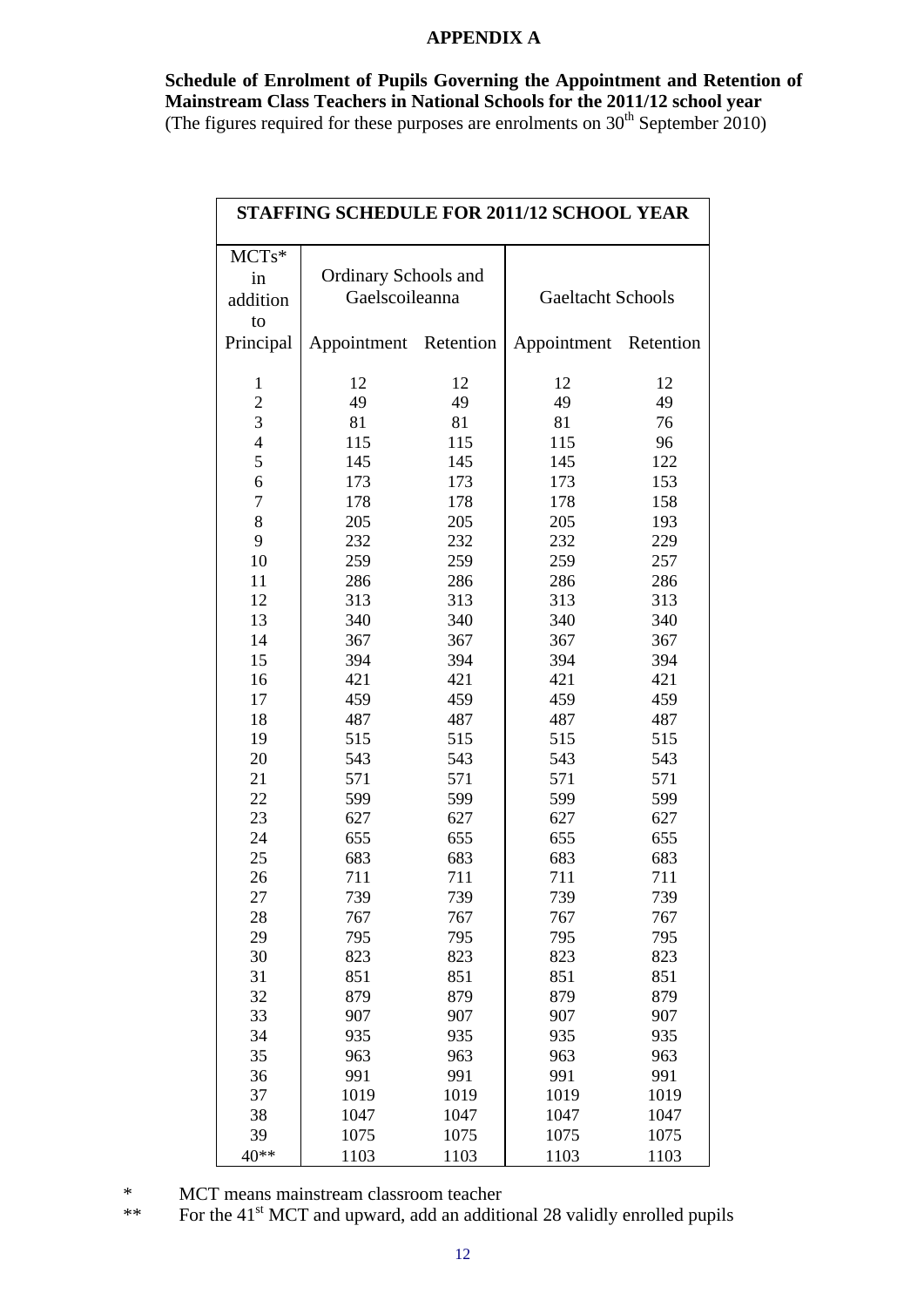# **APPENDIX B**

| Number of               | Principal                    | <b>Deputy Principal</b> | <b>Assistant Principal</b>   | <b>Special Duties</b>       |
|-------------------------|------------------------------|-------------------------|------------------------------|-----------------------------|
| <b>Authorised Posts</b> |                              |                         | <b>Posts</b>                 | <b>Posts</b>                |
| (incl Principal)        |                              |                         |                              |                             |
| 1                       | 1                            | $\boldsymbol{0}$        | $\boldsymbol{0}$             | $\boldsymbol{0}$            |
| $\overline{c}$          | $\mathbf{1}$                 | $\boldsymbol{0}$        | $\overline{0}$               | $\mathbf{1}$                |
| $\overline{3}$          | $\mathbf{1}$                 | 1                       | $\overline{0}$               | $\overline{0}$              |
| $\overline{4}$          | 1                            | 1                       | $\boldsymbol{0}$             | 1                           |
| 5                       | 1                            | 1                       | $\boldsymbol{0}$             | 1                           |
| $\overline{6}$          | 1                            |                         | $\boldsymbol{0}$             | 1                           |
| 7                       | 1                            | 1                       | $\boldsymbol{0}$             | $\overline{c}$              |
| $\overline{\bf 8}$      | 1                            |                         | $\mathbf{0}$                 | $\overline{2}$              |
| $\overline{9}$          |                              |                         |                              |                             |
|                         | 1                            | 1                       | $\boldsymbol{0}$             | $\ensuremath{\mathfrak{Z}}$ |
| 10                      | 1                            |                         | $\boldsymbol{0}$             | $\overline{\mathbf{3}}$     |
| 11                      | 1                            |                         | $\boldsymbol{0}$             | $\mathfrak{Z}$              |
| 12                      | 1                            | 1                       | $\boldsymbol{0}$             | $\overline{4}$              |
| 13                      | $\mathbf{1}$                 | $\mathbf{1}$            | $\boldsymbol{0}$             | $\overline{4}$              |
| 14                      | 1                            | 1                       | $\mathbf{1}$                 | $\overline{4}$              |
| 15                      | 1                            |                         | 1                            | $\overline{4}$              |
| $\overline{16}$         | 1                            |                         | 1                            | $\overline{5}$              |
| $\overline{17}$         | 1                            | 1                       | $\mathbf{1}$                 | $\overline{5}$              |
| $\overline{18}$         | 1                            | 1                       | $\mathbf{1}$                 | $\overline{6}$              |
| $\overline{19}$         | 1                            |                         | 1                            | 6                           |
| $20\,$                  | ı                            |                         | $\overline{2}$               | 6                           |
| 21                      | 1                            | 1                       | $\overline{c}$               | $\sqrt{6}$                  |
| $\overline{22}$         | $\mathbf{1}$                 | 1                       | $\overline{2}$               | $\boldsymbol{7}$            |
| $\overline{23}$         | 1                            | 1                       | $\overline{c}$               | $\overline{7}$              |
| 24                      | 1                            | 1                       | $\mathfrak{Z}$               | 7                           |
|                         |                              |                         |                              |                             |
| 25                      | 1                            |                         | $\ensuremath{\mathfrak{Z}}$  | 7                           |
| 26                      | 1                            | 1                       | $\ensuremath{\mathfrak{Z}}$  | $\,8\,$                     |
| 27                      | 1                            |                         | 3                            | $\overline{8}$              |
| 28                      | 1                            | 1                       | $\overline{\mathbf{3}}$      | $\overline{9}$              |
| 29                      | 1                            |                         | $\overline{\mathbf{3}}$      | $\overline{9}$              |
| 30                      | 1                            | 1                       | $\ensuremath{\mathfrak{Z}}$  | 10                          |
| $\overline{31}$         | 1                            | 1                       | $\overline{3}$               | 10                          |
| $\overline{32}$         | 1                            |                         | $\overline{4}$               | $\overline{10}$             |
| 33                      | 1                            | 1                       | $\overline{4}$               | 10                          |
| $\overline{34}$         | $\mathbf{1}$                 | $\mathbf{1}$            | $\overline{4}$               | 11                          |
| $\overline{35}$         | 1                            | 1                       | $\overline{4}$               | 11                          |
| 36                      | 1                            |                         | $\sqrt{5}$                   | 11                          |
| 37                      | 1                            |                         | 5                            | 11                          |
| $\overline{38}$         | 1                            | 1                       | $\overline{5}$               | $\overline{12}$             |
| 39                      |                              | 1                       | 5                            | 12                          |
| 40                      | $\mathbf{r}$<br>$\mathbf{1}$ | Τ.<br>$\mathbf{1}$      | $\sqrt{6}$                   | $\overline{12}$             |
| 41                      | $\mathbf{1}$                 | $\mathbf{1}$            | $\sqrt{6}$                   | $12\,$                      |
| 42                      |                              |                         | $\overline{6}$               |                             |
|                         | $\,1$                        | $\mathbf{1}$            |                              | 13                          |
| 43                      | $\,1$                        | $\,1\,$                 | $\sqrt{6}$<br>$\overline{7}$ | 13                          |
| 44                      | $\,1$                        | $\,1$                   |                              | 13                          |
| $\overline{45}$         | $\,1$                        | $\mathbf{1}$            | $\overline{7}$               | 13                          |
| $\overline{46}$         | 1                            | $\mathbf{1}$            | $\overline{7}$               | 14                          |
| 47                      | $\mathbf{1}$                 | $\,1$                   | $\overline{7}$               | 14                          |
| 48                      | $\,1$                        | $\,1\,$                 | $\sqrt{8}$                   | 14                          |
| 49                      | $\mathbf{1}$                 | $\,1$                   | $\sqrt{8}$                   | $\overline{14}$             |
| 50                      | $\,1$                        | $\,1\,$                 | $\sqrt{8}$                   | 15                          |
| 51                      | $\mathbf{1}$                 | $\,1\,$                 | $\overline{8}$               | $\overline{15}$             |
| 52                      | $\mathbf{1}$                 | $\overline{1}$          | $\overline{9}$               | 15                          |
| 53                      | $\,1$                        | $\mathbf{1}$            | $\overline{9}$               | 15                          |
| 54                      | $\,1$                        | $\,1$                   | $\overline{9}$               | 16                          |
| 55                      | $\,1$                        | $\,1$                   | $\overline{9}$               | 16                          |
| 56                      | $\,1$                        | $\,1\,$                 | 10                           | 16                          |
| $\overline{57}$         | $\mathbf{1}$                 | $\,1$                   | $10\,$                       | 16                          |
|                         |                              |                         | $\overline{10}$              |                             |
| 58                      | $\,1$                        | $\,1$                   |                              | $17\,$                      |
| 59                      | $\,1$                        | $\mathbf{1}$            | $\overline{10}$              | $\overline{17}$             |
| 60                      | $\,1$                        | $\,1\,$                 | $\overline{11}$              | $17\,$                      |
| 61                      | $\,1$                        | $\,1$                   | $11\,$                       | $\overline{17}$             |

# **Primary Posts of Responsibility Schedule**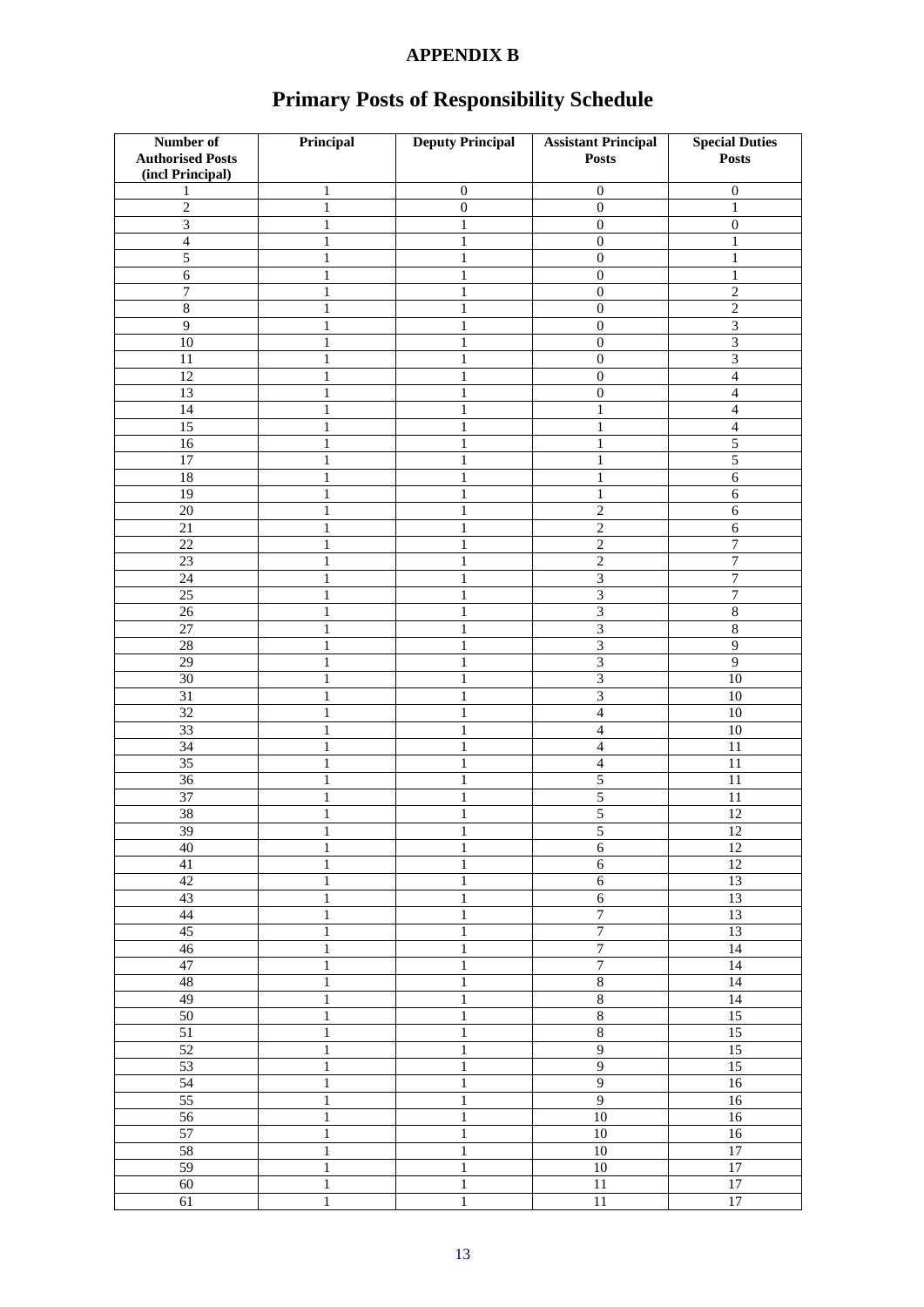# **APPENDIX C**

# **Redeployment and panel arrangements for Teachers at primary level**

# **Introduction**

Primary Teachers redeployment will operate initially this year through the operation of each of the separate panels and having regard to the changes set out in Circular 19/2011 and the requirement to afford priority to permanent and CID holding teachers in line with the Public Service Agreement 2010-2014.

The changes set out in this document provide for the operation of the main panels as before but taking account of the need to

- (i) prioritise permanent and CID holding teachers when filling vacancies and
- (ii) to utilise, as required, fixed term vacancies in addition to permanent vacancies for redeployment purposes

For the present, redeployment arrangements will continue to operate within existing diocesan panels and/or where a Patron accepts an application from a teacher for inclusion on a panel.

Subsequently it may prove necessary to make changes that will enable the redeployment of any teachers that continue to remain surplus after the initial phase. The Department is in discussion with the relevant education partners in relation to possible additional arrangements. The necessity for such changes will be better assessed when the initial phase of redeployment has taken place and the number of teachers still remaining surplus can be fully quantified. A further circular will issue in due course should it prove necessary to implement additional measures.

This document should be read in conjunction with the existing redeployment panel arrangements. While it uses terminology and language that largely relates to the operation of a diocesan panel it applies fully, mutatis mutandis, to all other panels.

The Department will update the guide to the operation of the panel arrangements into a single consolidated document that will be available, in FAQ format, on the Department's website.

# **Prioritising permanent and CID holding teachers**

- 1. Permanent and CID holding teachers who defer their panel rights in order to fill a fixed-term vacancy in their current school may continue to do so in the normal manner.
- 2. Fixed-term teachers may defer their panel rights in order to fill a fixed-term vacancy in any school only after the Department is satisfied that such posts are not required to be filled by permanent and CID holding teachers on the main panel. In the interim, these fixed-term teachers will remain on the relevant panel(s).
- 3. A discrete subset of the main panel will be created for permanent and CID holding teachers in order to ensure that vacancies are offered in the first instance to these teachers. This prioritisation of permanent and CID holding teachers must be done in all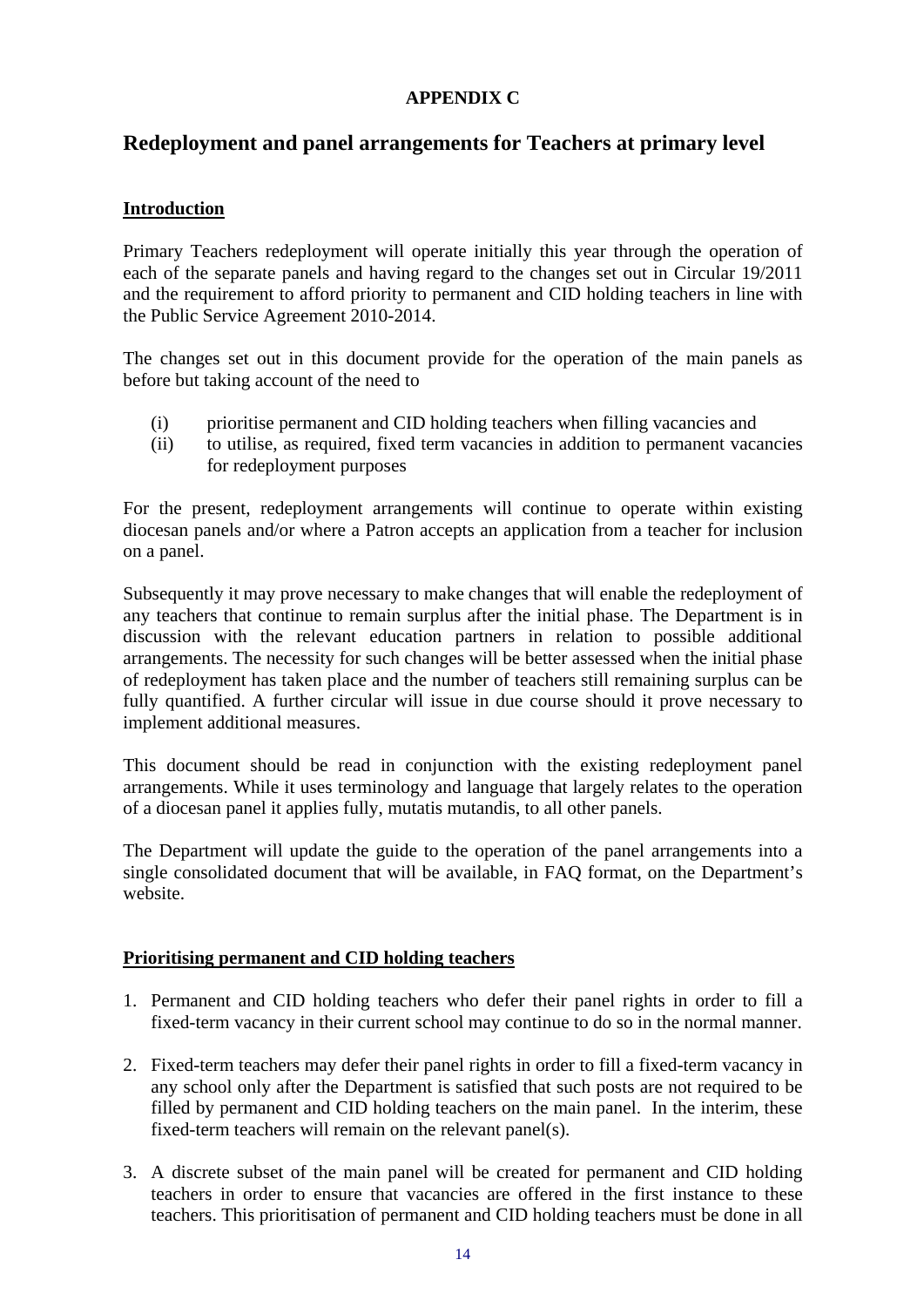cases unless there is a legal impediment to the filling of the vacancy in this manner (e.g. statutory entitlement to a CID).

# **Filling of Vacancies**

- 4. As stated in Circular 19/2011 vacancies within a 45 km radius must be offered to permanent and CID holding teachers on a main panel in the following order of priority:
	- Permanent vacancies within a diocese
	- And where there are insufficient permanent vacancies fixed-term vacancies within a diocese that are either for the duration of the full school year or are sanctioned during September or October and are for the duration of the remainder of the school year
- 5. Permanent and CID holding teachers who are redeployed to fill a fixed-term vacancy shall become an employee of the receiving school (but will retain their permanent status). However a redeployed teacher filling a fixed term vacancy may request that his/her redeployment in the following year is based within a 45km radius of either the current school or the receiving school.

# **Voluntary Transfers and Applications for inclusion on a panel from Teachers that do not have access to a redeployment panel**

- 6. The provision for voluntary transfers between panels will continue as heretofore and is an important mechanism that can help to clear panels.
- 7. Surplus eligible permanent and CID holding primary teachers who do not have access to a redeployment panel will be required to apply for access to the relevant diocesan or other national panel that covers schools in their location. The Patron or panel operator will consider such applications on the same basis as applies to a voluntary transfer request.

# **Notification of vacancies**

- 8. All schools are required to notify the Diocesan Education Secretary within the required timeframe of all permanent vacancies and all fixed-term vacancies that are for the duration of the full school year. Fixed-term vacancies within the diocese that are sanctioned during September or October and are for the duration of the remainder of the school year must also be notified to the Diocesan Education Secretary. The notification requirements apply at all times irrespective of whether or not the panel is in operation. The following are the relevant timeframes for the notification of vacancies to the Diocesan Education Secretary:
	- Vacancies arising from the application of the staffing schedule must be notified within 5 working days from when the staffing schedule is published
	- All other vacancies must be notified within 5 working days of the vacancy becoming known to the Chairperson of the Board of Management or the School Principal.